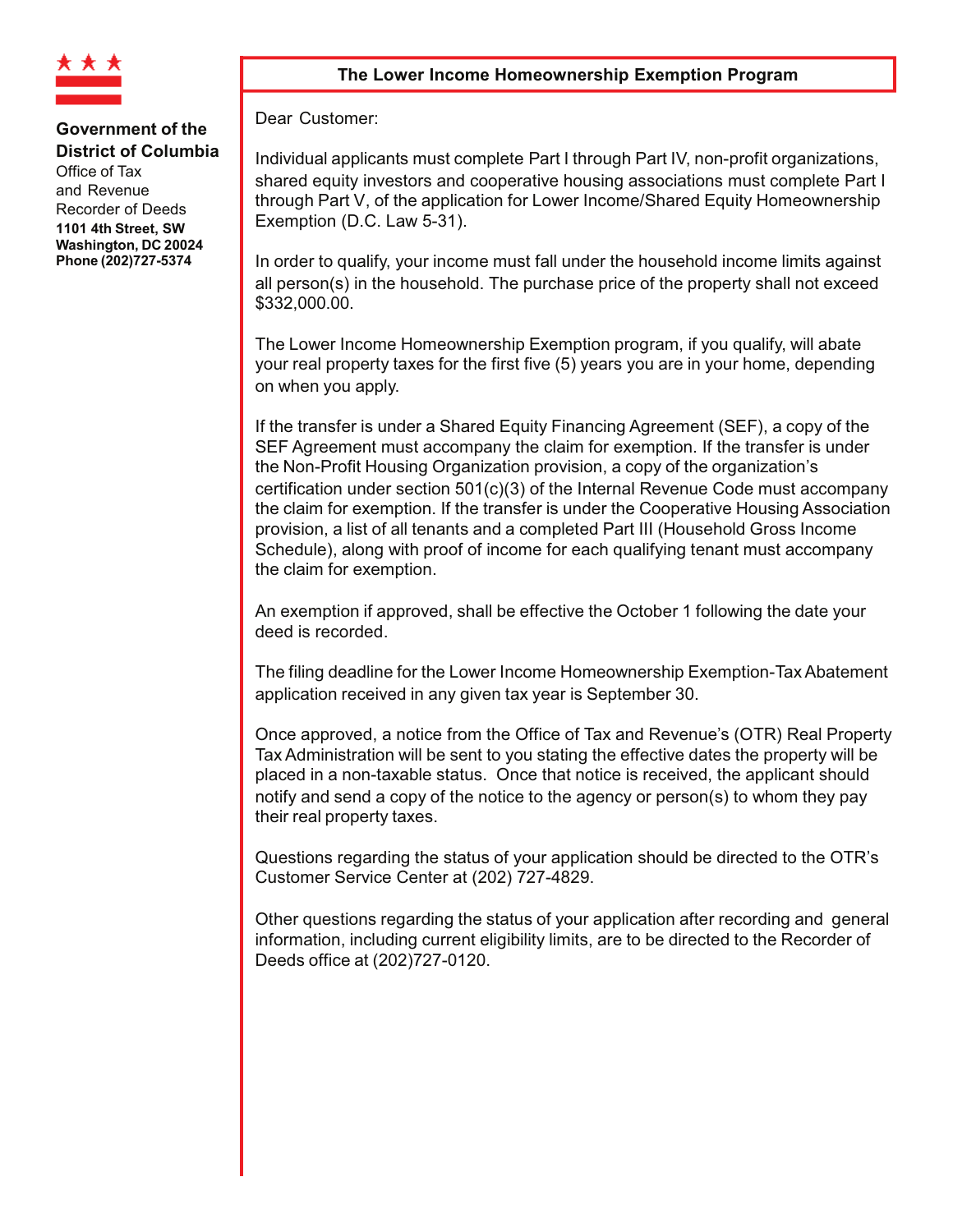

Office of Tax and Revenue

Recorder of Deeds 1101 4th Street. SW Washington, DC 20024 Phone (202)727-5374

In order to consider your Lower Income Homeownership Exemption-Tax Abatement application, the following documentary evidence is required:

- 1. The Lower Income Homeownership Exemption Application (FP-420).
- 2. Copy of the Settlement Statement.
- 3. Copy of the Sales Contract.
- 4. Proof of Annual Household Income; Evidence of income includes, but is not limited to, current pay stubs, employment letters, Social Security statements, public assistance statements, retirement allotment, and unemployment compensation. In addition, we require your previous year's income tax returns and Income Statement (W-2).
- 5. If all eligible working person(s) in the household are not working, state in a notarized affidavit that the eligible person(s) is not working, the last employment that person(s) held, and why that person(s) is not working now.
- 6. For self employed person(s) you must provide a notarized Profit and Loss Statement, under penalty of perjury, for current income and previous year's income tax returns.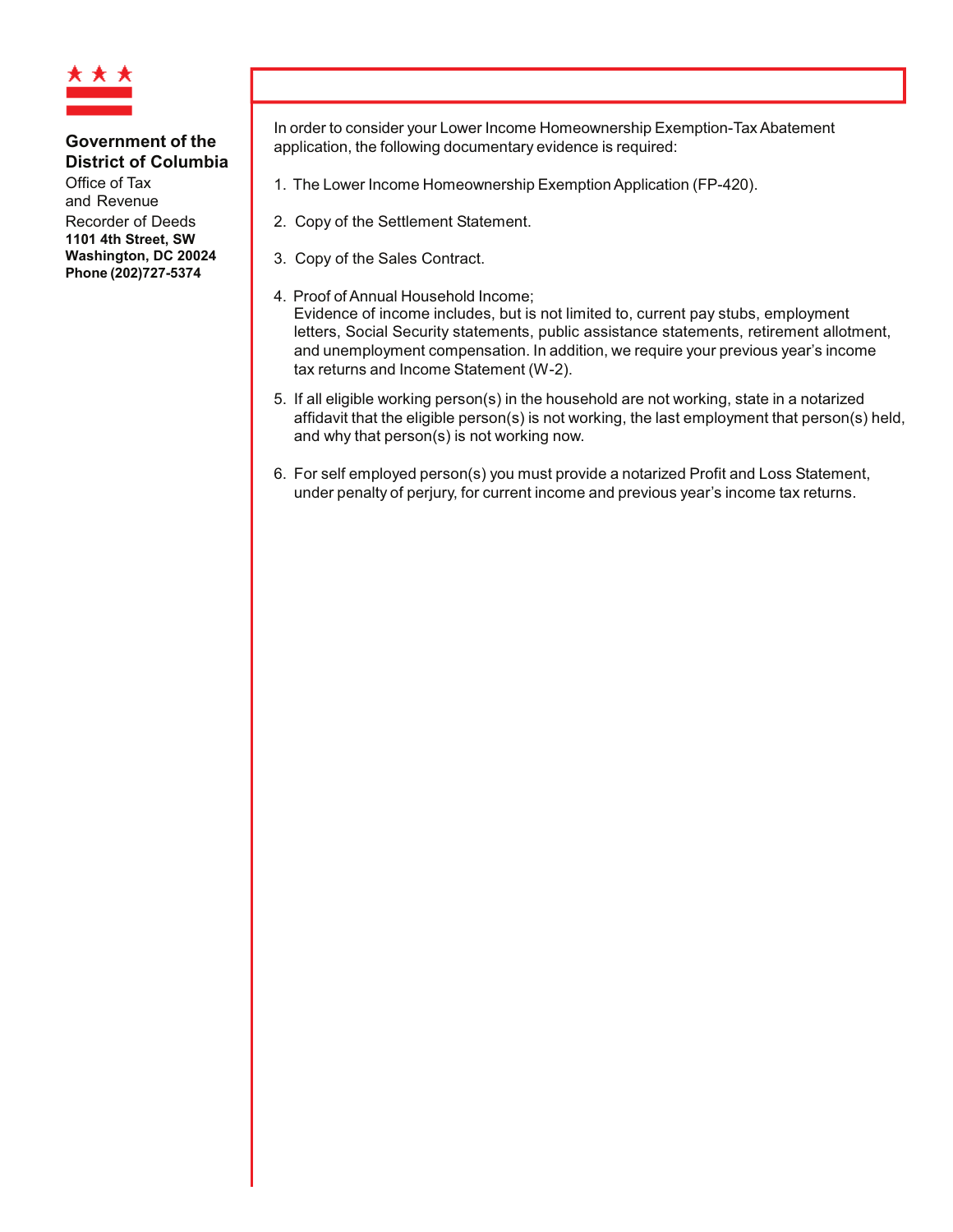

Office of Tax and Revenue Recorder of Deeds 1101 4th Street, SW Washington, DC 20024 Phone (202)727-5374

## **LOWER INCOME/SHARED EQUITY HOMEOWNERSHIP** EXEMPTION [ DC CODE SEC. 47-3502 (a) (1) 2001 ED.]

# QUALIFYING INCOME TABLE: EFFECTIVE: May 14, 2010

| <b>PERSONS IN</b><br><b>HOUSEHOLD</b> | <b>HOUSEHOLD</b><br><b>INCOME LIMITS</b> |
|---------------------------------------|------------------------------------------|
| 1.                                    | \$54,120                                 |
| 2.                                    | 61,860                                   |
| 3.                                    | 69,600                                   |
| 4.                                    | 77,280                                   |
| 5.                                    | 83,520                                   |
| 6.                                    | 89,700                                   |
| 7.                                    | 95,880                                   |
| 8.                                    | 102.060                                  |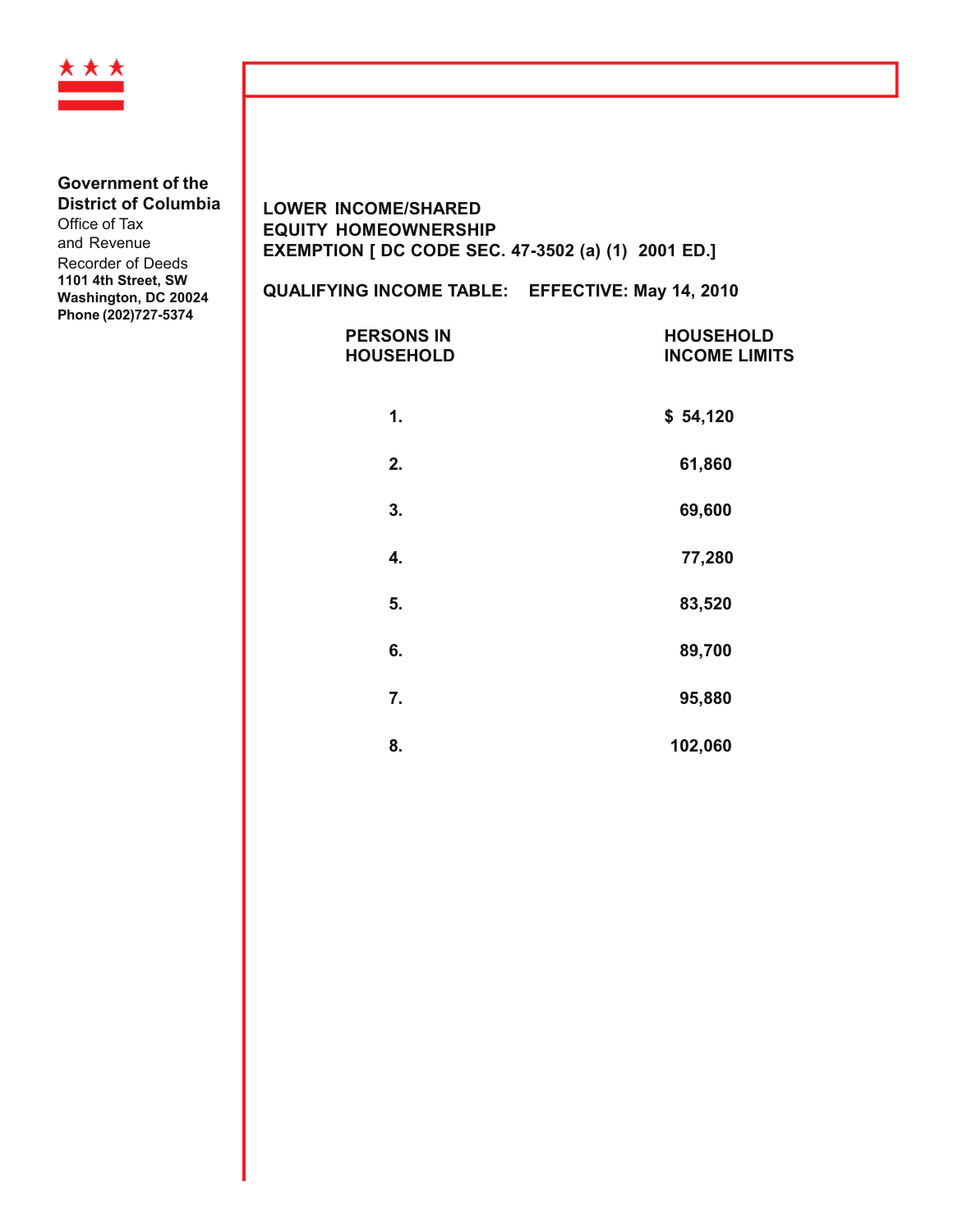

Office of Tax and Revenue Recorder of Deeds

1101 4th Street, SW Washington, DC 20024 Phone (202)727-5374

**ECONOMIC DEVELOPMENT ZONES** LOWER INCOME HOMEOWNERSHIP EXEMPTION [ DC CODE SEC. 47-3502 (b) (4) 2001 ED.]

| QUALIFYING INCOME TABLE: EFFECTIVE: August 27, 2010 |                                          |
|-----------------------------------------------------|------------------------------------------|
| <b>PERSONS IN</b><br><b>HOUSEHOLD</b>               | <b>HOUSEHOLD</b><br><b>INCOME LIMITS</b> |
| 1.                                                  | \$63,745                                 |
| 2.                                                  | 72,875                                   |
| 3.                                                  | 81,950                                   |
| 4.                                                  | 91,080                                   |
| 5.                                                  | 96,745                                   |
| 6.                                                  | 102,465                                  |
| 7.                                                  | 108,157.50                               |
| 8.                                                  | 113,850                                  |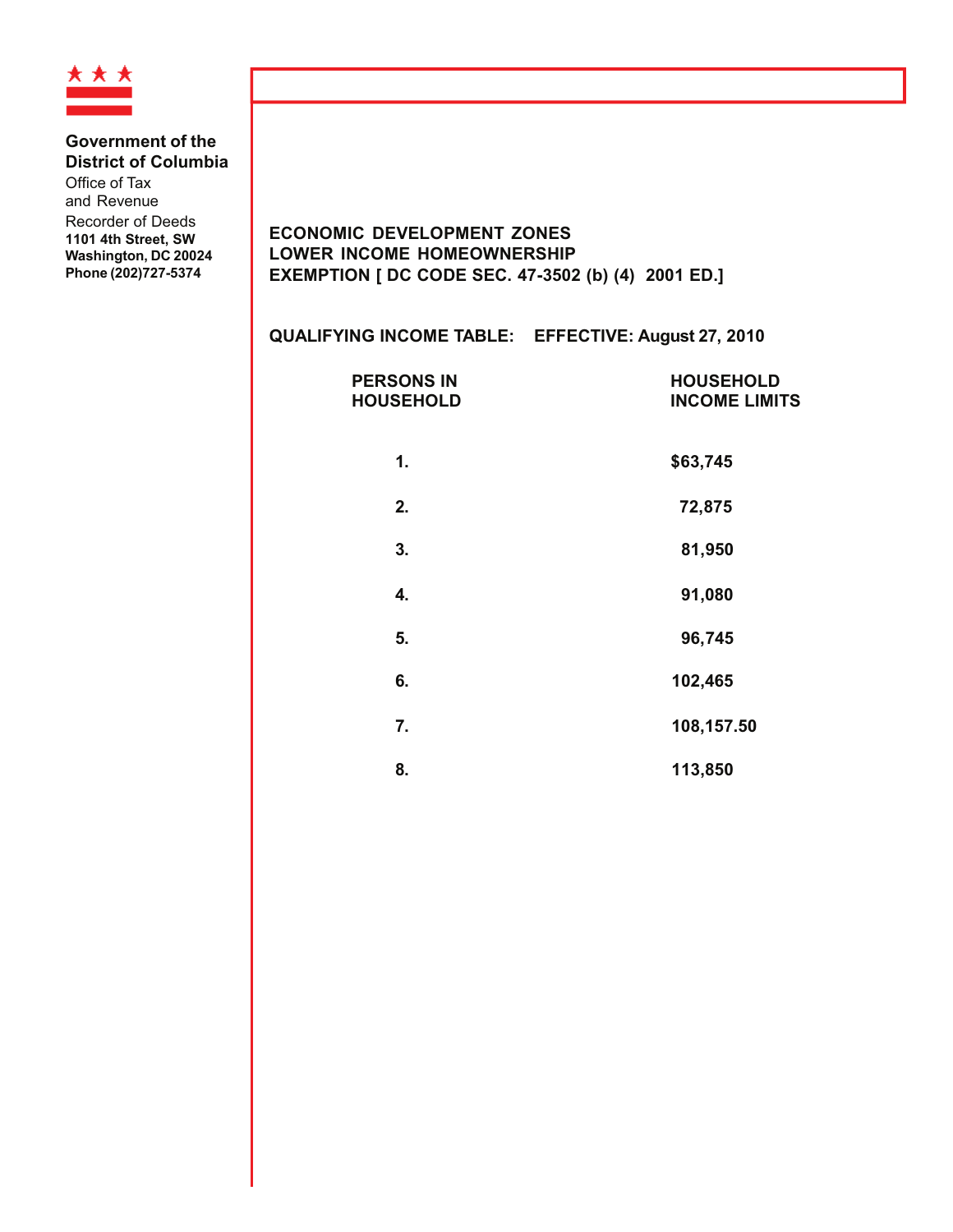

# **Government of the District of Columbia** Office of Tax and Revenue Recorder of Deeds **1101 4th Street, SW Washington, DC 20024** Phone (202)727-5374

| <b>APPLICATION</b>                                                                                                                                                                                                                           |  |  |  |  |
|----------------------------------------------------------------------------------------------------------------------------------------------------------------------------------------------------------------------------------------------|--|--|--|--|
| <b>Lower Income/Share Equity Homeownership Exemption</b><br>(D.C. Law 5-31)                                                                                                                                                                  |  |  |  |  |
| <b>First Name</b><br>MI<br>Last Name<br>Claimant's Social Security Number                                                                                                                                                                    |  |  |  |  |
|                                                                                                                                                                                                                                              |  |  |  |  |
| Address<br>Spouse's Social Security Number                                                                                                                                                                                                   |  |  |  |  |
|                                                                                                                                                                                                                                              |  |  |  |  |
| City<br>State<br>Zip Code<br>Apt. No.                                                                                                                                                                                                        |  |  |  |  |
| If address of property for which exemption is being claimed is different from above, list here:                                                                                                                                              |  |  |  |  |
| Is the property for which the exemption is being claimed: (check one)<br>Private Home<br>Apartment    <br>Condominium                                                                                                                        |  |  |  |  |
| <b>PART I</b><br>1. Total Household Gross Income (from Part III, Line t)<br>\$<br>\$<br>Qualifying Income (from Qualifying Income Table)<br>2.<br>\$<br>0.00<br>Net difference (if Line 2 exceeds Line 1, you qualify<br>for this exemption) |  |  |  |  |
| <b>PART II</b>                                                                                                                                                                                                                               |  |  |  |  |
| Suffix<br>Square<br>Designation of purchased property.<br>Lot                                                                                                                                                                                |  |  |  |  |
| 2. Is the property being transferred<br>in fee simple                                                                                                                                                                                        |  |  |  |  |
| pursuant to a shared equity agreement<br>cooperative housing association<br>to a non-profit organization                                                                                                                                     |  |  |  |  |
| economic development zone<br>3. If transferred pursuant to shared equity agreement, is the<br><b>YES</b><br><b>NO</b><br>lower-income household receiving a credit against rent?                                                             |  |  |  |  |
| 4. If property is owned by cooperative housing association,<br><b>YES</b><br><b>NO</b><br>are at least 50% of the dwelling units contained therein<br>occupied by households which meet income limitation?                                   |  |  |  |  |
| <b>YES</b><br><b>NO</b><br>5. If transferred to a non-profit organization, has that<br>organization been approved by the Internal Revenue Service?                                                                                           |  |  |  |  |
| 6. If transferred to a non-profit organization, does that organi-<br><b>YES</b><br><b>NO</b><br>zation intend to transfer the property within 1 year to a house-<br>hold subject to the income limitations?                                  |  |  |  |  |
| <b>NO</b><br><b>YES</b><br>7. Have you ever owned real estate before?                                                                                                                                                                        |  |  |  |  |
| If YES, state where                                                                                                                                                                                                                          |  |  |  |  |
| 8. Purchase price \$<br>(attach copy of sales contract and settlement sheet)                                                                                                                                                                 |  |  |  |  |
| 9. Amount of mortgage \$                                                                                                                                                                                                                     |  |  |  |  |
| 10. Date mortgage finally due (matures)                                                                                                                                                                                                      |  |  |  |  |
| 11. Do you own the property 100%?<br>YES<br><b>NO</b>                                                                                                                                                                                        |  |  |  |  |
| %<br>If NO, what is your ownership interest?                                                                                                                                                                                                 |  |  |  |  |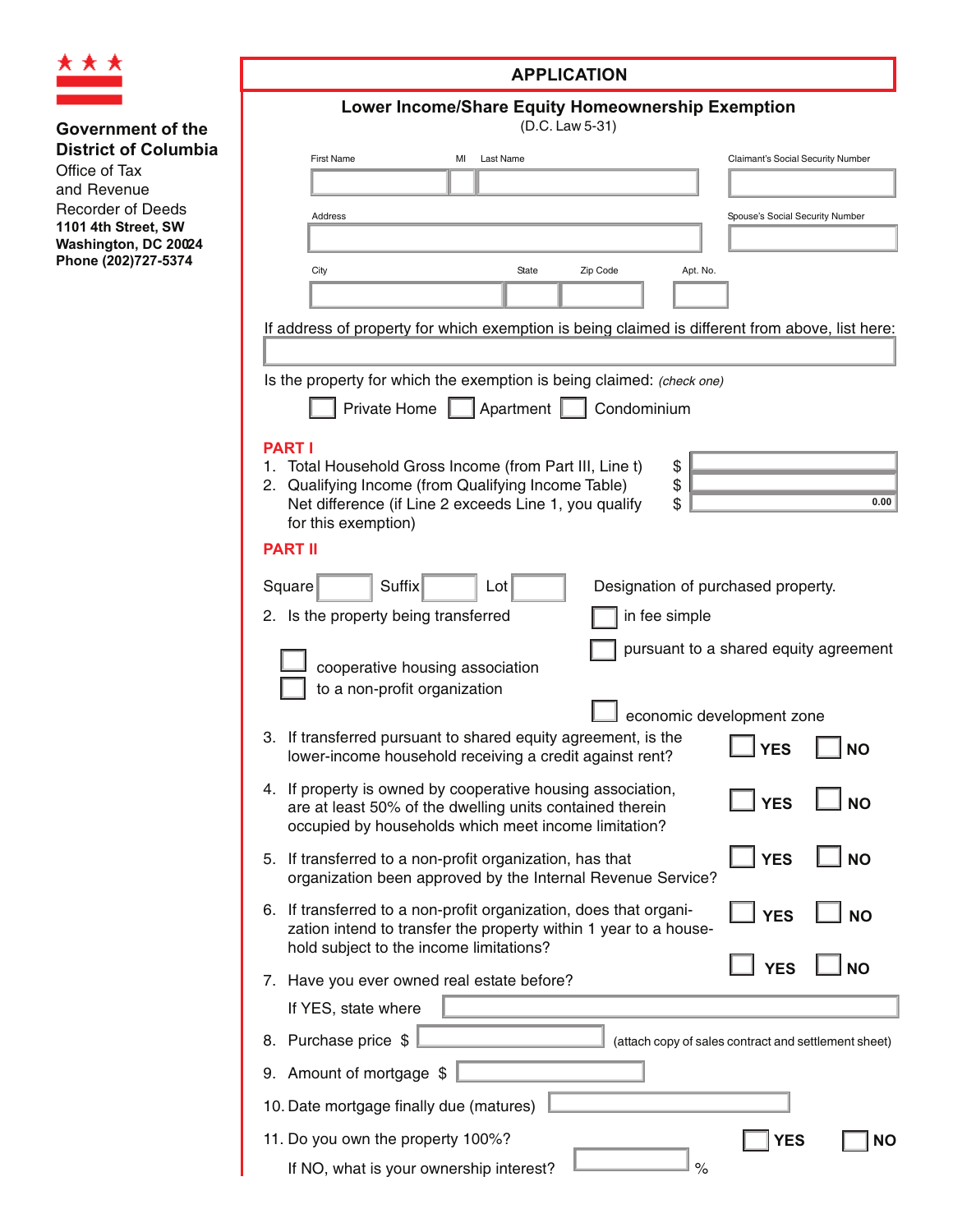| 12. If you own less than 100% interest in the<br>property, state name of owner of remainder.                                                                 |            |           |
|--------------------------------------------------------------------------------------------------------------------------------------------------------------|------------|-----------|
| 13. Do you have an option to purchase any interest<br>not now owned by you?                                                                                  | <b>YES</b> | <b>NO</b> |
| 14. Did you receive a credit on the purchase price of the property?<br>If YES, state amount:<br>3                                                            | <b>YES</b> | <b>NO</b> |
| 15. Did you purchase the property from a member of your family?                                                                                              | YES        | <b>NO</b> |
| If YES, state name of seller:<br>Did you reside in the property 12 months per year?<br>If NO, how many months during the year do you reside in the property? | <b>YES</b> | <b>NO</b> |
| 16. Do you own (in part or whole) any other real property?<br>If YES, state where:                                                                           | <b>YES</b> | <b>NO</b> |
| 17. Have you ever applied for the Lower Income<br>Homeownership Exemption program before?<br>If YES, indicate date and disposition of your application.      | YES        | NΟ        |
|                                                                                                                                                              |            |           |

### **PART III**

### $H$ ousehold Gross Income Schedule

You must include the total income of all members living in the household you own or rent.

|           |                                               | (1)             | (2)           | (3)               | (4)          |
|-----------|-----------------------------------------------|-----------------|---------------|-------------------|--------------|
|           | <b>Source of Income</b>                       | <b>Claimant</b> | <b>Spouse</b> | <b>All Others</b> | <b>TOTAL</b> |
| (a)       | Wages, salary, tips, bonus, commissions, fees |                 |               |                   | \$0.00       |
| (b)       | Dividents & interest                          |                 |               |                   | 0.00         |
| (c)       | Business income                               |                 |               |                   | 0.00         |
| (d)       | Pensions & annuities                          |                 |               |                   | 0.00         |
| (e)       | Capital gain & profits                        |                 |               |                   | 0.00         |
| (f)       | Alimony received                              |                 |               |                   | 0.00         |
| (g)       | Social Security and/or Railroad Retirement    |                 |               |                   | 0.00         |
| (h)       | Unemployment insurance and/or                 |                 |               |                   |              |
|           | Workman's compensation                        |                 |               |                   | 0.00         |
| (i)       | Support money and/or public assistance grants |                 |               |                   | 0.00         |
| (j)       | Sick pay excluded from home                   |                 |               |                   | 0.00         |
| (k)       | Military compensation                         |                 |               |                   | 0.00         |
| $($ l $)$ | Fellowship awards and grants                  |                 |               |                   | 0.00         |
| (m)       | Life insurance proceeds                       |                 |               |                   | 0.00         |
| (n)       | Veteran's pensions and disability payments    |                 |               |                   | 0.00         |
| (o)       | GI bill benefits                              |                 |               |                   | 0.00         |
| (p)       | Loss time insurance                           |                 |               |                   | 0.00         |
| (q)       | Income subject to Unincorporated Business Tax |                 |               |                   | 0.00         |
| (r)       | Cash distributions                            |                 |               |                   | 0.00         |
| (s)       | Other (specify)                               |                 |               |                   | 0.00         |
| (t)       | TOTAL HOUSEHOLD GROSS INCOME                  |                 |               |                   |              |
|           | (enter here and on Line 1, Part 1, Page 2)    | \$0.00          | \$0.00        | \$0.00            | \$0.00       |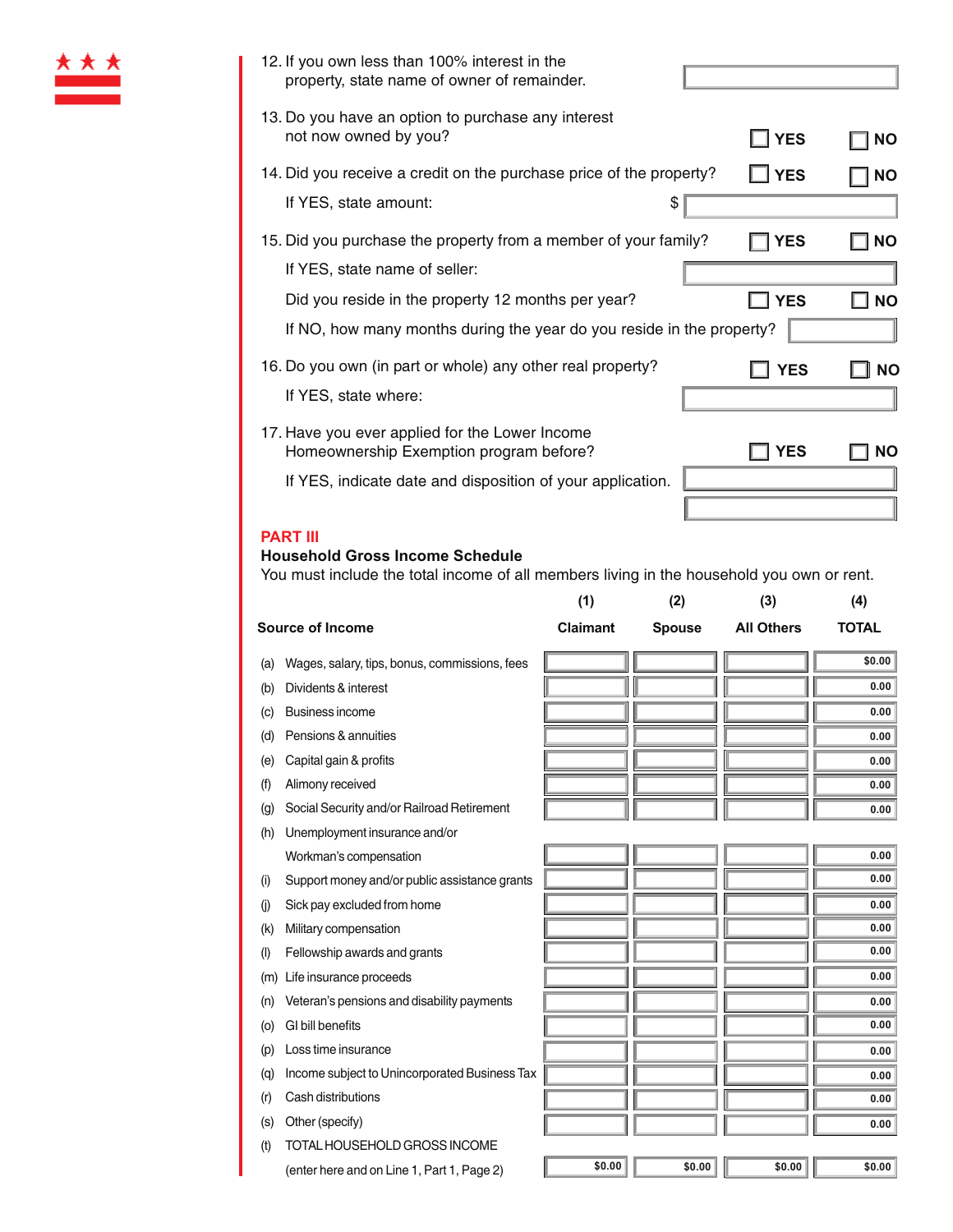

## **Household Residents Other than Claimant**

List name, relationship, and social security number of all persons residing in the household.

| Signature of Preparer if other than Claimant | Date                                          |                                                                                                                                                                                                                                                                                                                                                                                                                                                                                                                             |
|----------------------------------------------|-----------------------------------------------|-----------------------------------------------------------------------------------------------------------------------------------------------------------------------------------------------------------------------------------------------------------------------------------------------------------------------------------------------------------------------------------------------------------------------------------------------------------------------------------------------------------------------------|
|                                              |                                               |                                                                                                                                                                                                                                                                                                                                                                                                                                                                                                                             |
|                                              |                                               |                                                                                                                                                                                                                                                                                                                                                                                                                                                                                                                             |
|                                              |                                               |                                                                                                                                                                                                                                                                                                                                                                                                                                                                                                                             |
|                                              |                                               |                                                                                                                                                                                                                                                                                                                                                                                                                                                                                                                             |
| Sworn and subscribed before me this          |                                               | 20                                                                                                                                                                                                                                                                                                                                                                                                                                                                                                                          |
|                                              |                                               |                                                                                                                                                                                                                                                                                                                                                                                                                                                                                                                             |
|                                              | <b>Notary Public</b>                          |                                                                                                                                                                                                                                                                                                                                                                                                                                                                                                                             |
|                                              |                                               |                                                                                                                                                                                                                                                                                                                                                                                                                                                                                                                             |
|                                              | Print Name of Preparer if other than Claimant | I hereby swear or affirm under penalty of this law that this return, including any accompanying<br>Schedules and Statements, has been examined by me/us and to the best of my/our information,<br>knowledge and belief that statements and representations are correct and true. I/we hereby<br>acknowledge that any false statement or misrepresentations I/we made on this return is<br>punishable by criminal penalties under the laws of the District of Columbia.<br>Date<br>Claimant's Telephone No. (Work)<br>day of |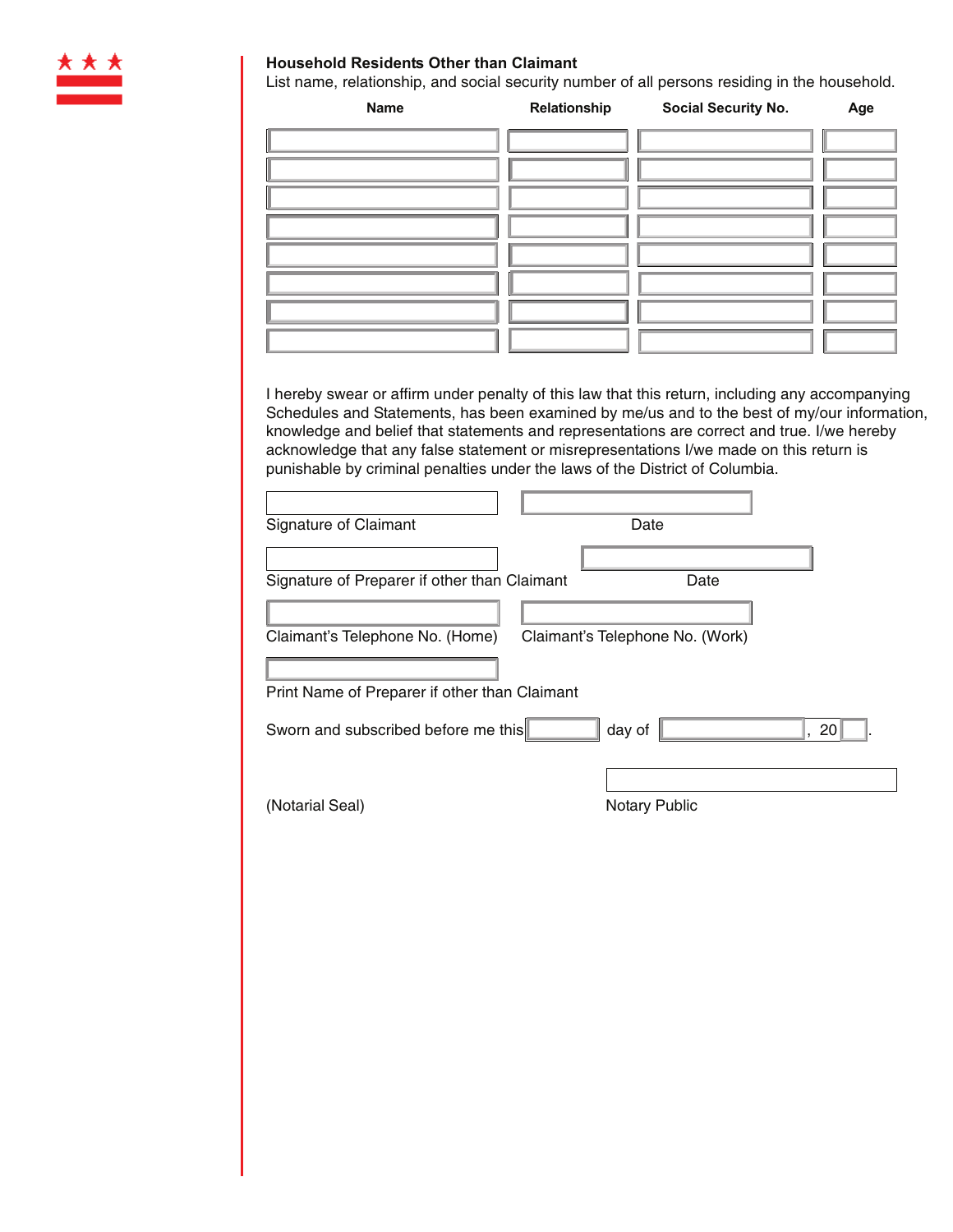

## **PART V**

**Certification of Non-Profit Organizations, Shared Equity Investors** and Cooperative Housing Associations

| A. Single Family Residence                                                                  |                                 |                                  |
|---------------------------------------------------------------------------------------------|---------------------------------|----------------------------------|
| Ι,                                                                                          | , a duly authorized officer of  |                                  |
|                                                                                             |                                 | hereby certify under oath,       |
| Non-profit Housing Organization                                                             |                                 |                                  |
| that the                                                                                    |                                 | intends to transfer the property |
| Non-profit Housing Organization                                                             |                                 |                                  |
| herein before described to a lower income household within one year from the date of        |                                 |                                  |
| acquisition by                                                                              |                                 |                                  |
|                                                                                             | Non-profit Housing Organization |                                  |
|                                                                                             |                                 |                                  |
|                                                                                             |                                 |                                  |
|                                                                                             | <b>Authorized Signature</b>     |                                  |
|                                                                                             |                                 |                                  |
|                                                                                             | Title                           |                                  |
| Sworn and subscribed before me this                                                         | day of                          | 20                               |
|                                                                                             |                                 |                                  |
| (Notarial Seal)                                                                             | <b>Notary Public</b>            |                                  |
| <b>B. Multi-Family Dwelling</b><br>I.                                                       | , a duly authorized officer of  |                                  |
|                                                                                             |                                 | hereby certify under oath,       |
| Non-profit Housing Organization                                                             |                                 |                                  |
| that the                                                                                    |                                 | intends to transfer at least 35% |
| Non-profit Housing Organization                                                             |                                 |                                  |
| of the units in the herein before described real property to lower income households within |                                 |                                  |
| one year from the date of acquisition by                                                    |                                 | Non-profit Housing Organization  |
|                                                                                             |                                 |                                  |
|                                                                                             |                                 |                                  |
|                                                                                             | Authorized Signature            |                                  |
|                                                                                             |                                 |                                  |
|                                                                                             | Title                           |                                  |
| Sworn and subscribed before me this                                                         | day of                          | 20<br>$\mathbf{r}$               |
|                                                                                             |                                 |                                  |
| (Notarial Seal)                                                                             | <b>Notary Public</b>            |                                  |